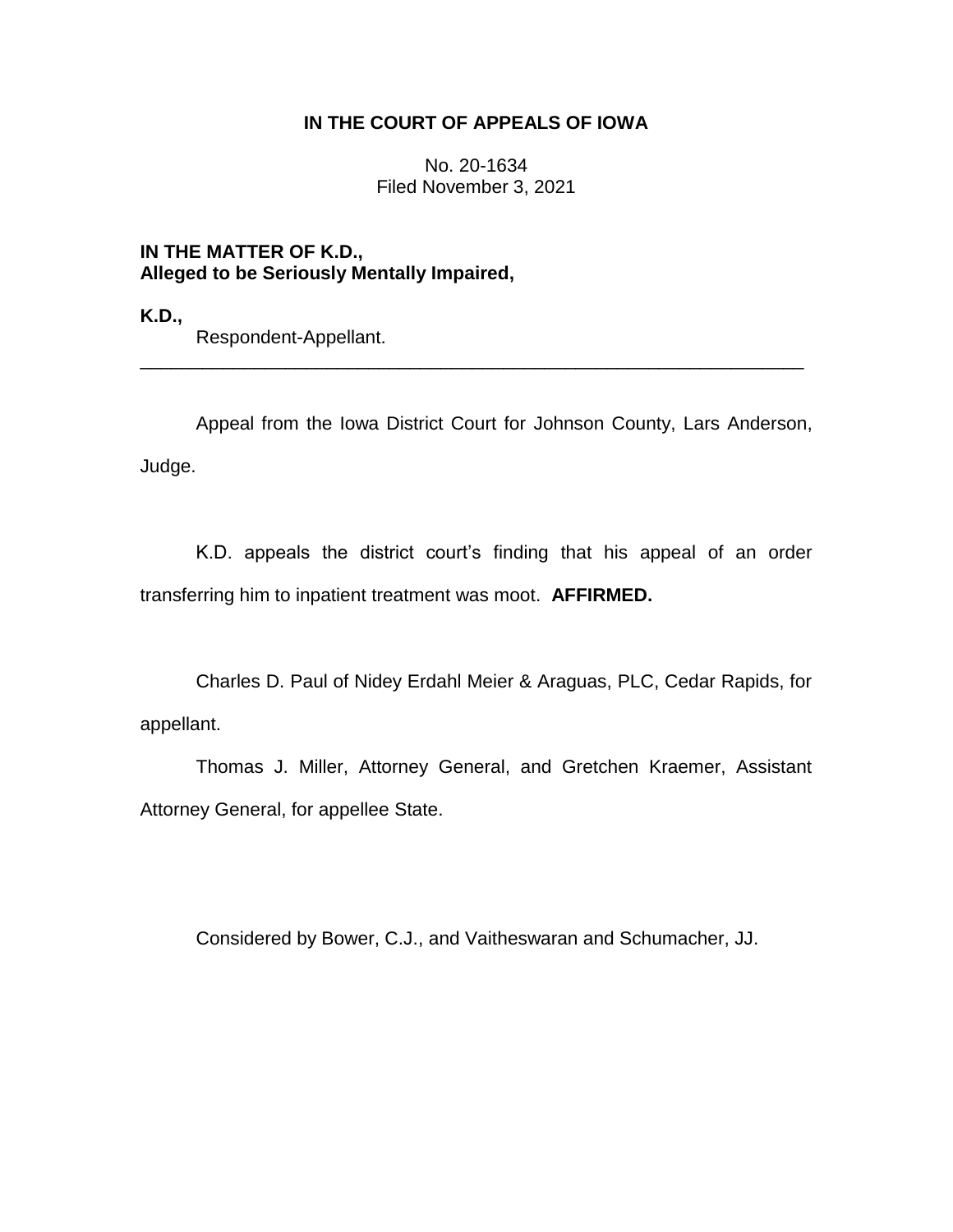## **VAITHESWARAN, Judge.**

In 2019, K.D. was civilly committed pursuant to Iowa Code chapter 229 (2020), the statute governing hospitalization of persons with mental illness. K.D. cycled between inpatient and outpatient care. In September 2020, a physician recommended K.D.'s transfer from outpatient care to "an inpatient mental health civil commitment." A magistrate adopted the recommendation and ordered "fulltime [inpatient] care, custody, and treatment." K.D. filed a notice of appeal to the district court.

Prior to hearing on the notice of appeal, the physician provided a new recommendation to have K.D. returned to outpatient treatment. A magistrate accepted the recommendation and ordered outpatient treatment.

At the scheduled hearing on the appeal of the September 2020 inpatient care order, the district court made reference to the later outpatient order and stated, "[I]t appears to me that the whole appeal may be moot." The State agreed. K.D.'s attorney also agreed the appeal was moot. The district court advised K.D. the court would "go ahead and dismiss the appeal because, again, what [he] appealed, which was the return to full-time hospitalization, [was] no longer in effect at this point." The court told K.D., "You've been returned to outpatient treatment . . . which is where you were before that order was entered." A written order stated, "[A]n order was entered returning [K.D.] to out-patient treatment. Counsel agree that renders the pending appeal moot. Accordingly, the appeal is dismissed as moot." K.D. appealed.

K.D. argues "the district court erred in finding [his] appeal under Iowa Code [chapter] 229 moot after [he] was transferred back to an outpatient level of care"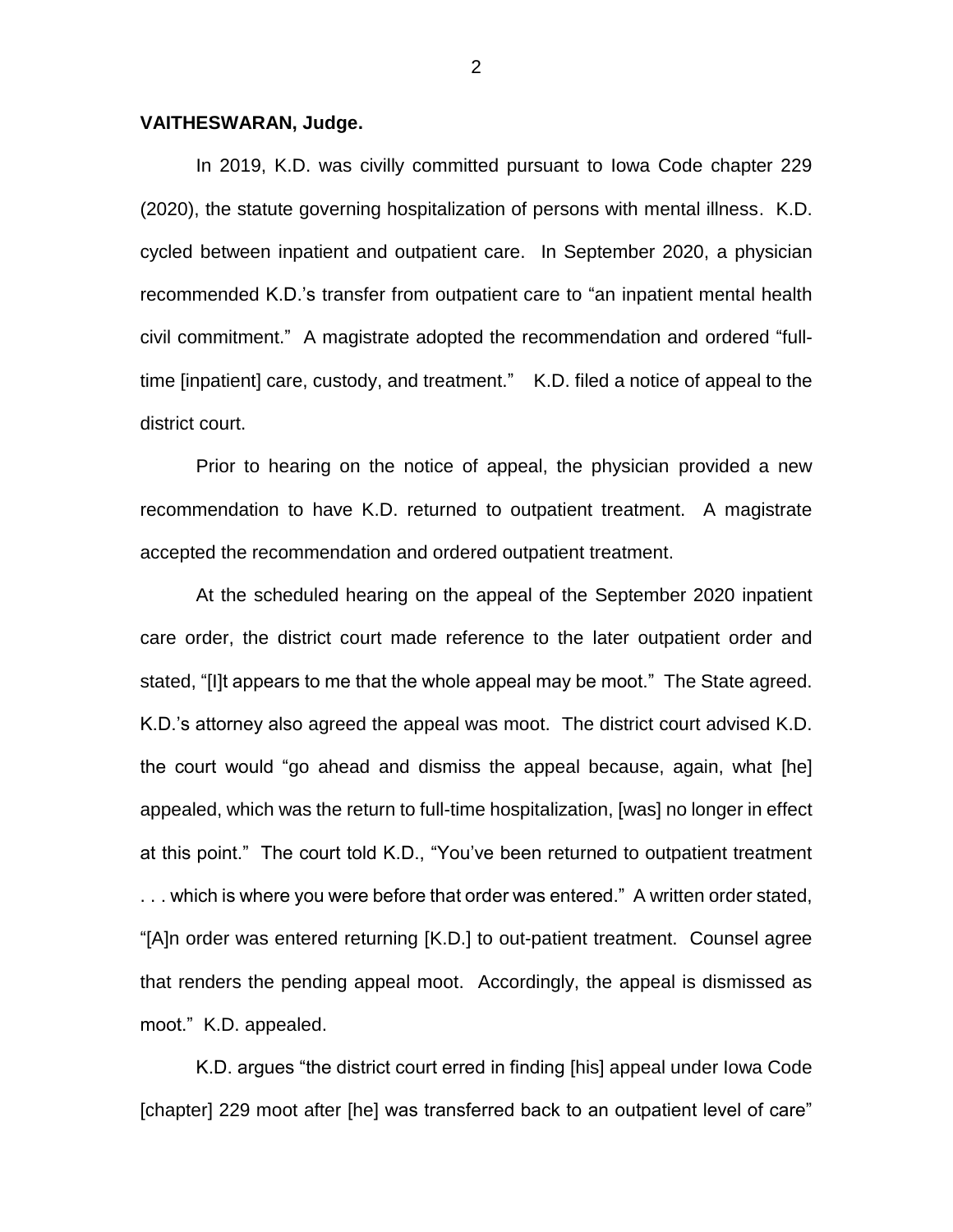because individuals "found seriously mentally impaired under [chapter] 229 presumptively face collateral consequences." *See In re B.B.*, 826 N.W.2d 425, 429–31 (Iowa 2013) (adopting "collateral consequences" exception to the mootness doctrine for individuals adjudicated seriously mentally impaired and involuntarily committed and later discharged from court-ordered treatment and placement). The State concedes that "[h]ad [K.D.] sought a hearing to challenge the determination that he was seriously mentally impaired and challenging court ordered medication, . . . the matter would not be moot." The State urges us to find error was not preserved because K.D.'s trial attorney "agreed the matter was moot" and "agreed there was no need for the hearing" and "[c]ounsel on appeal has not argued ineffective assistance of counsel."<sup>1</sup>

We believe the issue is less one of error preservation than of judicial estoppel. "[J]udicial estoppel prevents a party from changing its position after it has successfully urged a different position to obtain a certain litigation outcome." *Godfrey v. State*, 962 N.W.2d 84, 100 (Iowa 2021). The principle has been applied to bar a litigant from making a contradictory argument on appeal in the same case. *Id.* The doctrine may be raised on the court's own motion. *Id.*

K.D.'s present argument is "inconsistent" with his position in the district court. *See Winnebago Indus., Inc. v. Haverly*, 727 N.W.2d 567, 573 (Iowa 2006) (quoting *Wilson v. Liberty Mut. Grp.*, 666 N.W.2d 163, 166 (Iowa 2003)). The district court adopted that position after canvasing both sides. *See Kinseth v. Weil-McLain*, 913 N.W.2d 55, 74 (Iowa 2018) ("Without judicial acceptance of the

 $\overline{a}$ 

 $1$  K.D. did raise "ineffective assistance" in his handwritten notice of appeal to the district court.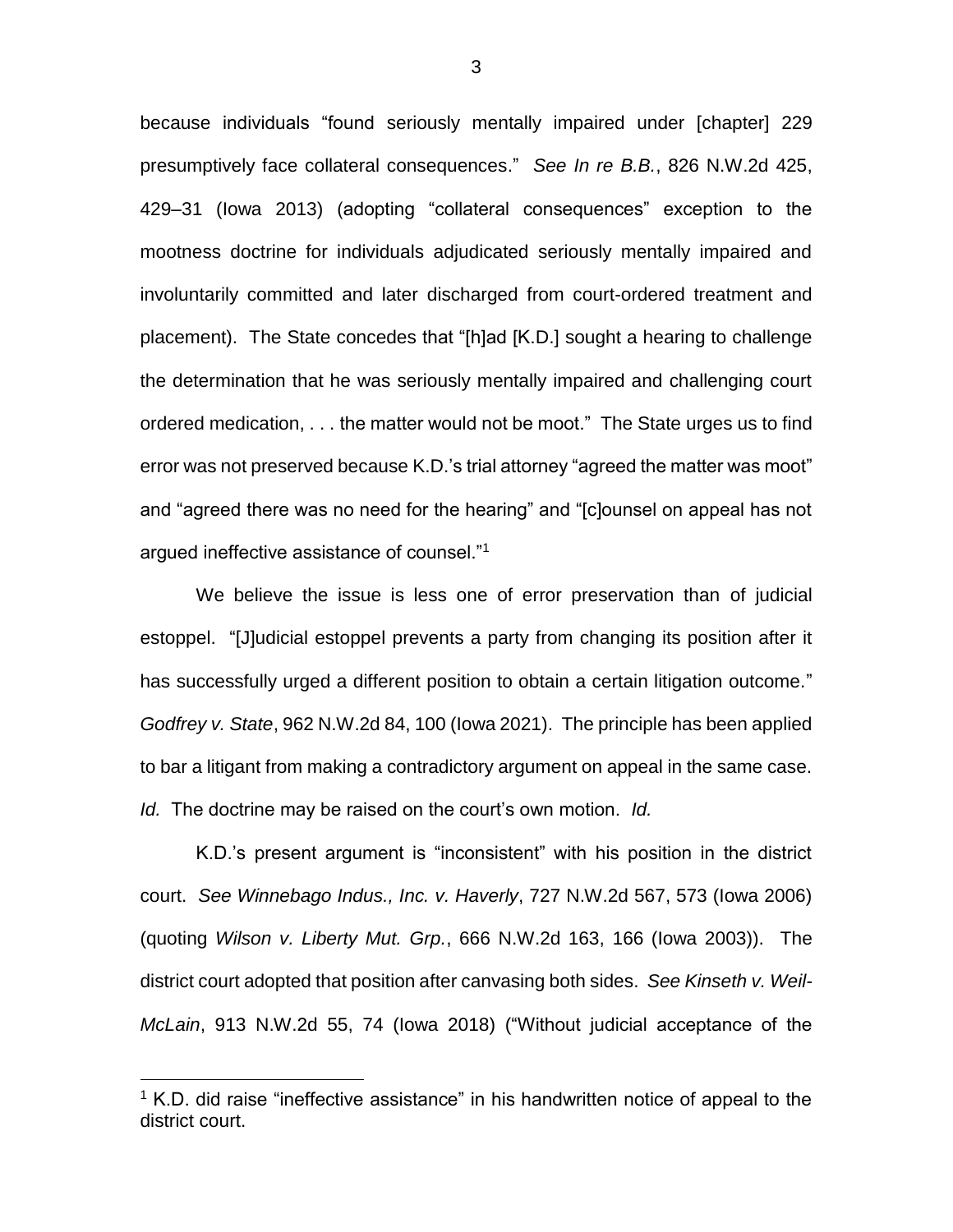inconsistent position, judicial estoppel is inapplicable."). K.D. is judicially estopped from asserting a contrary position on appeal.

Our opinion could end here, but we feel compelled to address K.D.'s real concern, articulated in his pro se notice of appeal to the supreme court. He asserted, "I am still court ordered to medicate therefore there is a reasonable need to have my hearing" and "if the judge took away the court order forcing me to take my medication as part of his ruling then yes it would be moot—however the judge said there is still a committal order. Therefore the case at hand is not moot."<sup>2</sup>

We believe K.D.'s disagreement with his medication regimen implicates the definition of "serious mental impairment." *See* Iowa Code § 229.1(20) (defining the phrase in part as "the condition of a person with mental illness and because of that illness lacks sufficient judgment to make responsible decisions with respect to the person's hospitalization *or treatment*." (emphasis added)). The September 2020 order from which K.D. appealed—styled "Order confirming respondent's return to full-time treatment"—made no explicit finding of a serious mental impairment. The court simply determined "there ha[d] been a failure of the outpatient treatment plan such that full-time hospitalization was necessary." In his notice of appeal to the district court, K.D. raised a variety of issues, none of which

 $\overline{a}$ 

<sup>&</sup>lt;sup>2</sup> Shortly after K.D.'s 2019 commitment, a magistrate confirmed an order of outpatient treatment and stated "IT IS FURTHER ORDERED that due to the change in state law that went into effect July 1, 2018, forced injections on an outpatient basis are NOT allowed." A physician later reported K.D. "stopped taking medications after an order from the court on his outpatient commitment said that medications could not be forced, thus allowing him to refuse as he knew there is not an order to treat allowing injection of appropriate medications if oral medications are refused." K.D.'s notice of appeal to the supreme court does not expound upon the medication regimen he is currently under.